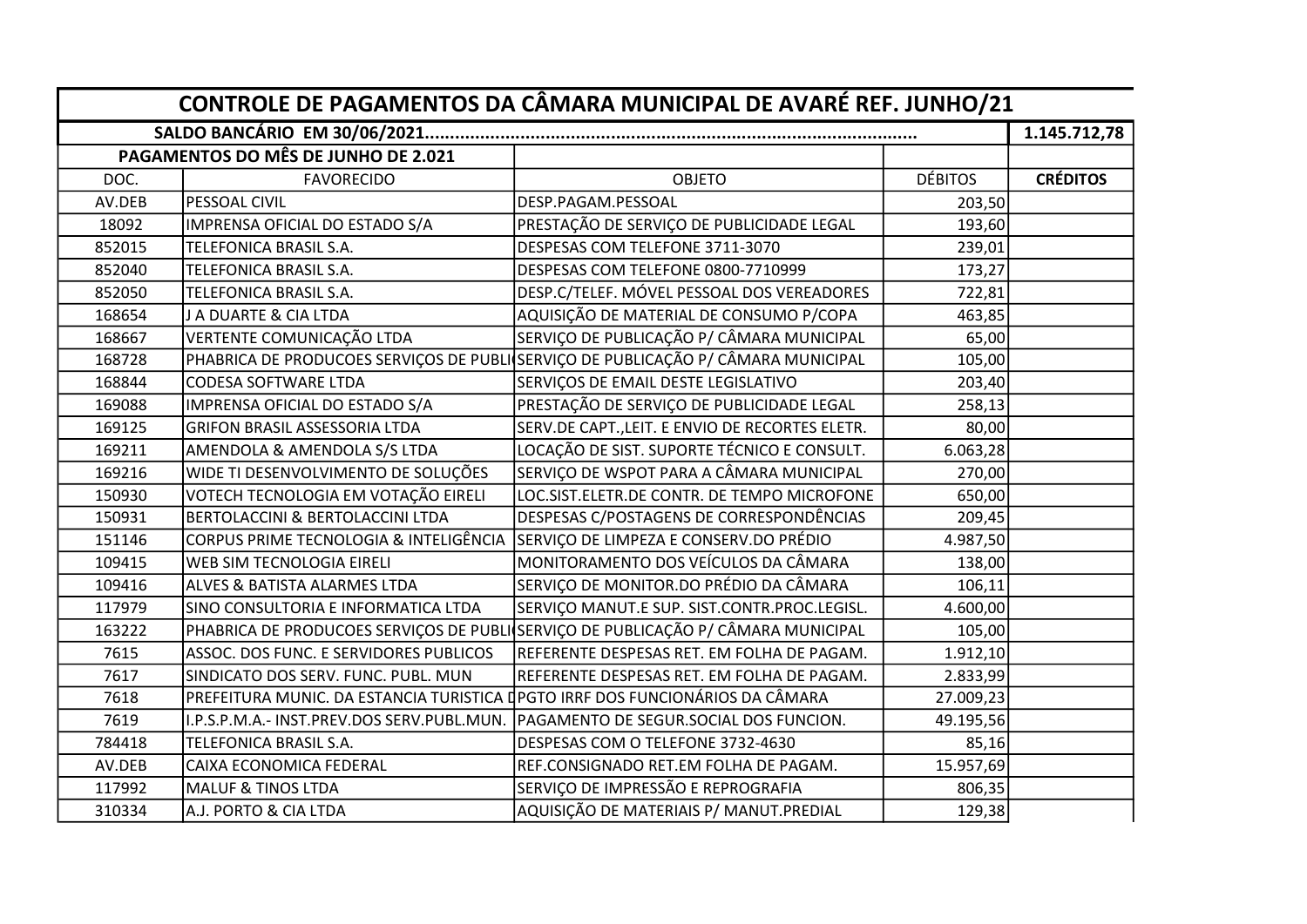| 155380 | UNIMED DE AVARE COOP DE TRAB MÉD         | PLANO DE SAÚDE DOS FUNCIONÁRIOS DA CÂMARA                                         | 1.241,60   |  |
|--------|------------------------------------------|-----------------------------------------------------------------------------------|------------|--|
| 146662 | HENRIQUE MITSUMORI HIRATA                | SERVIÇO DE SUBST.DE MOLDURA DE QUADRO                                             | 220,00     |  |
| 146771 | BARBARA LUVIZUTTI CASTRO                 | CONFECÇÃO DE ADESIVO P/PORTA DA VICE-PRES.                                        | 68,48      |  |
| AV.DEB |                                          | PREFEITURA MUNIC. DA ESTANCIA TURISTICA (PAGAM.DE ISSQN RETIDO EM NFs PG P/CÂMARA | 658,97     |  |
| AV.DEB | INTERROGAÇÃO FILMES LTDA                 | SERVIÇO DE AUTÊNTICO 2 CDN STREAMIN                                               | 200,00     |  |
| 115788 | PREFERENCE VIAGENS EIRELI                | DESP.C/PASSAG.AÉREAS C/DESTINO À RUSSIA                                           | 11.475,04  |  |
| 411602 | COOP-ODONTOCLASSIC - COOPERATIVA         | PLANO ODONTOL.DOS FUNCION. DA CÂMARA                                              | 640,20     |  |
| 411747 |                                          | CGMP-CENTRO DE GESTÃO E MEIOS DE PAGAN PAGAM.SEM PARAR DOS VEÍCULOS DA CÂMARA     | 56,20      |  |
| 864981 | I.N.S.S - INST. NAC. DE SEGURO SOC       | PAGAMENTO DE SEGUR.SOCIAL DA FOLHA PAGAM.                                         | 37.295,99  |  |
| 865009 | I.N.S.S - INST. NAC. DE SEGURO SOC       | PAGAM.DE INSS RET.EM NF - EDUARDO STENGEL                                         | 110,00     |  |
| 127186 | <b>GUAZZELLI &amp; GUERRA LTDA</b>       | LOCAÇÃO DA MÁQUINA DE CAFÉ                                                        | 488,91     |  |
| 127187 | BERTOLACCINI & BERTOLACCINI LTDA         | DESPESAS C/POSTAGENS DE CORRESPONDÊNCIAS                                          | 204,05     |  |
| 127188 | J A DUARTE & CIA LTDA                    | AQUISIÇÃO DE MATERIAL DE CONSUMO P/COPA                                           | 575,38     |  |
| 2148   | NILMAR PEREIRA DE SOUZA                  | ADIANT.P/DESP/DE PRONTO PAGAM.-EMP.154                                            | 150,00     |  |
| 2152   | <b>BRABANCIA - COMERCIO DE MATERIAIS</b> | AQUISIÇÃO DE MATERIAIS P/ MANUT.PREDIAL                                           | 216,30     |  |
| 412108 | MENDES & SILVESTRE LTDA                  | SUPORTE TÉCNICO EM CENTRAL PRIVADA PABX                                           | 213,53     |  |
| 2150   | EVERTON ANACLETO RIBEIRO CELESTINO       | ADIANT.P/DESP/DE PRONTO PAGAM.-EMP.155                                            | 100,00     |  |
| 154469 | CIA. LUZ E FORÇA SANTA CRUZ              | PAG.ENERGIA ELÉTRICA DO ARQUIVO DA CÂMARA                                         | 3.425,20   |  |
| 303129 | NILMAR PEREIRA DE SOUZA                  | ADIANTAM. P/DESPESAS DE VIAGEM-EMP.159                                            | 600,00     |  |
| 124182 | VERTENTE COMUNICAÇÃO LTDA                | SERVIÇO DE PUBLICAÇÃO P/ CÂMARA MUNICIPAL                                         | 65,00      |  |
| 124202 | LEANDRO CABRAL PASSARELI                 | FORNECIMENTO DE ÁGUA MINERAL                                                      | 168,00     |  |
| 124203 | ANDRE RAMOS TAPECARIA & CIA LTDA         | REFORMA DE BANQUETAS PERTENC.A COPA                                               | 734,92     |  |
| 124205 | ANDRE RAMOS TAPECARIA & CIA LTDA         | REFORMA DE BANQUETAS PERTENC.A COPA                                               | 146,98     |  |
| 124269 | AUTO POSTO SÃO PEDRO DE AVARE LTDA       | DESP. C/ ABASTECIM. DOS VEÍCULOS DA CÂMARA                                        | 120,86     |  |
| 596235 | TELEFONICA BRASIL S.A.                   | SERVIÇO DE ACESSO À INTERNET                                                      | 608,33     |  |
| 353996 | <b>MALUF &amp; TINOS LTDA</b>            | SERVIÇO DE MANUTENÇÃO DE IMPRESSORA                                               | 351,03     |  |
| 357508 | CIEE-CENTRO DE INTEGR.EMPRESA ESCOLA     | REFERENTE TAXA CONVÊNIO BOLSA ESTAGIÁRIOS                                         | 564,34     |  |
| 131099 | PREFERENCE VIAGENS EIRELI ME             | DESP.C/HOSPEDAGENS DA VEREADORA NA RÚSSIA                                         | 10.715,89  |  |
| AV.DEB | PESSOAL CIVIL                            | FOLHA DE PAGAMENTO DA CÂMARA                                                      | 167.272,20 |  |
| 875431 | VRS INFORMATICA BAURU LTDA               | AQUISIÇÃO DE 04 NOBREAKS P/CÂMARA MUNICIPA                                        | 1.415,00   |  |
| 875440 | BOTUTEL - TELEFONIA, INFORMATICA         | AQUISIÇÃO DE 02 INTERFACE CELULAR                                                 | 1.439,80   |  |
| 135517 | UNIMED DE AVARE COOP DE TRAB MÉD         | PLANO DE SAÚDE DOS FUNCIONÁRIOS DA CÂMARA                                         | 22.798,47  |  |
| 135518 | EDUARDO STRENGEL DE CARVALHO             | SERVIÇO DE SANITIZAÇÃO GERAL DO PRÉDIO                                            | 412,66     |  |